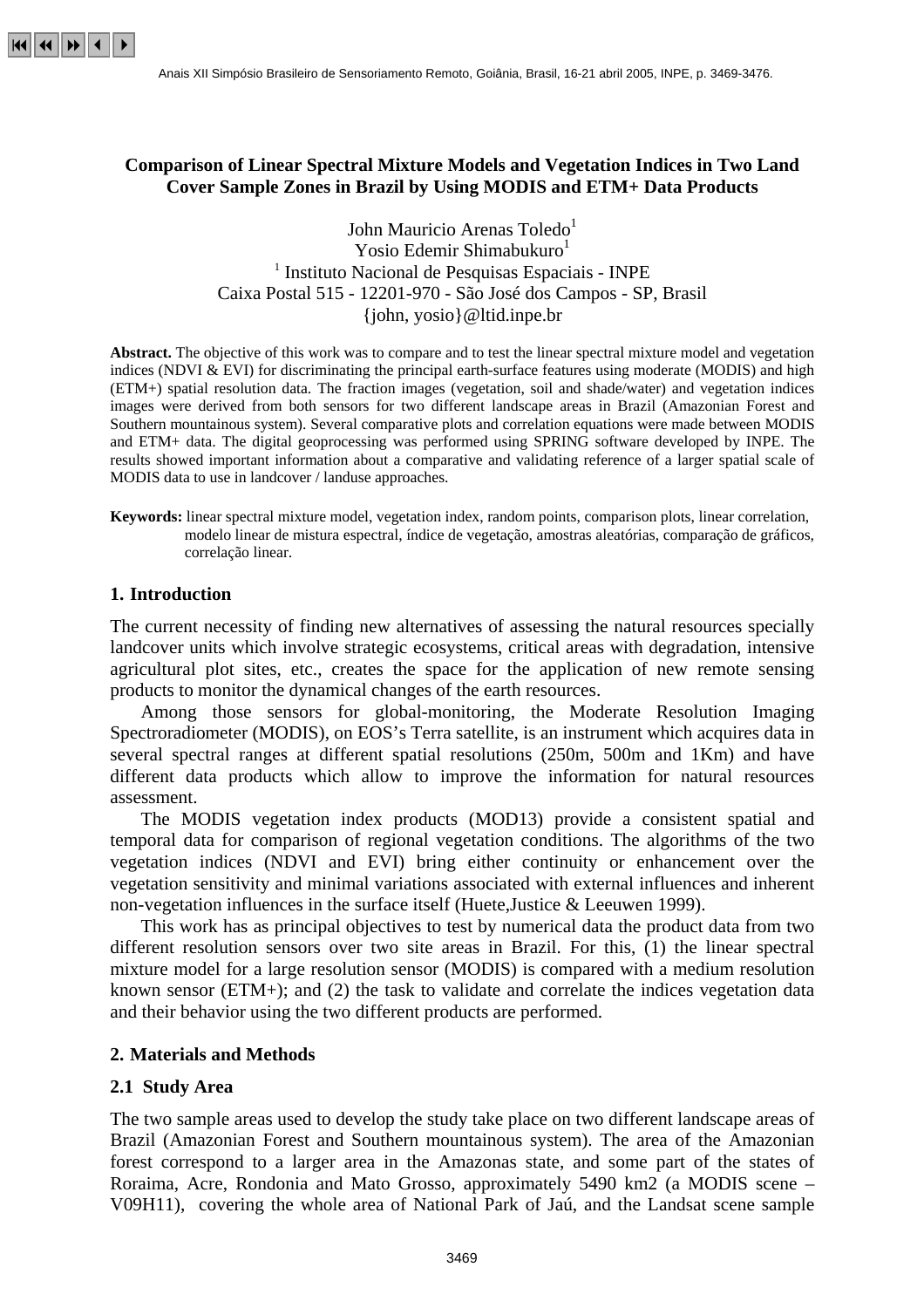area (P232R61) chosen, is included on it. The National park of Jaú is located in the regions (municipalities) of Novo Airão and Barcelos. It is a large national park of Brazil (2.272.000 Ha), in addition it is the great protected area of forest around the world (IBAMA, 1998).

The second study area corresponds to an area covered by the MODIS imagery (V11H13), comprising the whole states of Santa Catarina, Paraná, São Paulo and part of the states of Rio de Janeiro, Minas Gerais and Rio Grande do Sul. The Landsat sample area (path 221/row 77) takes place on Morretes, in the Paraná state; situated in physiographical zone of the Paranaense coast, extended itself of the hillside of 'Serra do Mar' in the east (**figure 1**).



Figure 1. Study site areas of the project. (source: Modified of data base of Atlas Brazil)

The landcover characteristics of the North area, corresponding to a homogeneous humid tropical primary forest in the Brazilian Amazonian, large protected areas with just some clearcuts in the Rondonia state, with a relative flat territory and small variations in landcover units.

The landcover characteristics of the South area, corresponding to a heterogeneous landcover site with different terrain scale covers: cropland, stand forest, grasslands, savannas, bare soils, etc., in a variable relief.

For this project, several images of MODIS & ETM+ sensors were analyzed according to minimal cloud cover percentage on images and coincidence of data for the two landscape areas, completing a minimum set of four images (**table 1**).

| Sensor       | Data ID                                       | Data          | Cloud |
|--------------|-----------------------------------------------|---------------|-------|
|              |                                               | Acquisition   | cover |
| <b>MODIS</b> | SC: MOD13Q1.004:2013940294                    | $2001/9/30 -$ | $1\%$ |
|              | MOD13Q1.A2001273.h11v09.004.2003161035043.hdf | 2001/10/15    |       |
| <b>MODIS</b> | SC: MOD13Q1.004:2013970364                    | $2001/9/30 -$ | $0\%$ |
|              | MOD13Q1.A2001273.h13v11.004.2003162054707.hdf | 2001/10/15    |       |
| $ETM+$       | P <sub>221</sub> R <sub>77</sub>              | 2001/10/5     | 23 %  |
| $ETM+$       | P <sub>232</sub> R <sub>61</sub>              | 2001/10/5     | $0\%$ |

Table 1. Images used in the project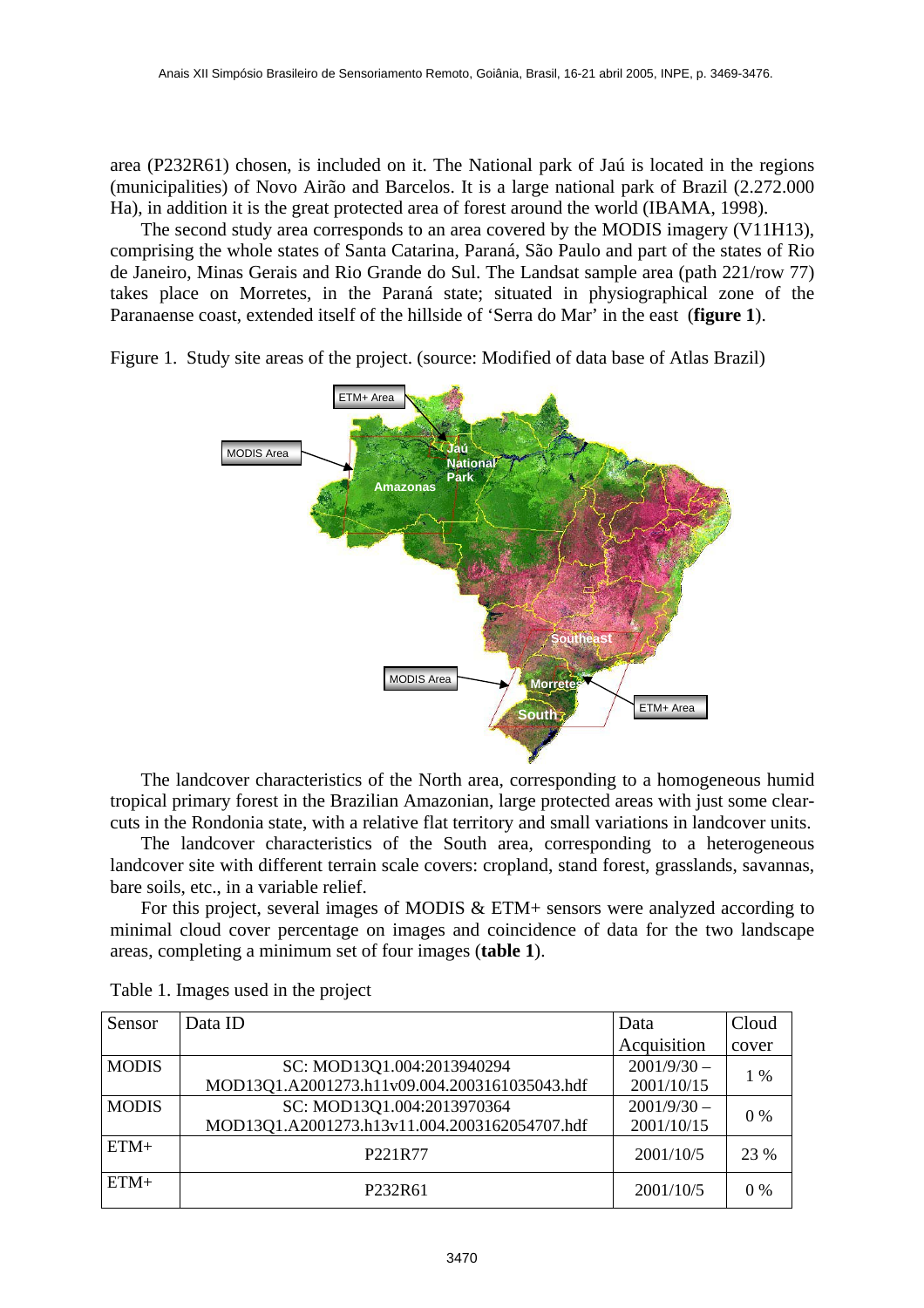For ETM+ images it was necessary to correct the atmospheric effects and the radiometric conversion of de digital values (DN) to reflectance ones. For this purpose it was used the 6S (second simulation of the satellite signal in the solar spectrum) modeling approach.

## **2.2 The Linear Spectral Mixture Modelling**

Assuming that the mixture components are the major source of spectral variation in the scene (Shimabukuro, 1987), then the endmembers or 'pure pixels' for each image were selected by visual interpretation of the images according to the spectral behaviors expected in the imagery for the three mixture components chosen (Soil, Vegetation and Water/shade).

Like the components are highly separable spectrally (few expected ambiguity between them), the error estimated for the four image set was small (mean error 2.3); it was generated plots of the spectral response of the endmembers, and several pixels 'candidates' were tested, before saving each endmember into the model.

Once the fraction images were obtained the results were checked by visual interpretation, comparing the gray levels according to each mixture component, in addition of checking the error images.

The water/shade component involves more than just water spectral response, the shade present in the image it is also modeled. The shade represents shading (variation in lightness due to local incident angle) and shadow of all spatial scales (Smith, 1990). Therefore, the water component it is a water-shade component.

### **2.3 The Vegetation indices (NDVI & EVI)**

Like the MODIS data product MOD13 include the vegetation indices NDVI and EVI in 250m resolution, the same indices were made for the ETM+ data in a 30m spatial resolution, using for this purpose the LEGAL (Linguagem Espacial para Geoprocessamento Algébrico) programming language, -include it in SPRING software. Like the SPRING by now, just work with 8 bit imagery, it was necessary to generate a numerical plane, taking the minimalmaximum information to generate an image with the precise gain and offset to be represented in an 8 bits histogram. The EVI was generated previous conversion of the 255 imagery values into reflectance values, because the equation coefficients do not have sense without this conversion.

### **2.4 Plots Comparisons and Correlations**

Once the fraction images and the vegetation indices were finished for ETM+ data for the two study areas, different sample random pixel data were read over all the image products of each sensor. The comparisons were made between the vegetation indices (NDVI & EVI) and each fraction image (soil, vegetation and water) in the Amazonian forest (North) and the mountainous landscape (South). After this, a data comparison for Jaú and Morretes of the two sensors for the same coincident sample areas were made.

The reading of the digital data in the pixels was achieved by a random sample of points (300 to 400), then it was generated a dispersion crossplot of the percentage images and the vegetation indices extracted from the random points.

### **3. Results and Discussion**

# **3.1 linear Spectral Mixture Models**

The spectral mixture model applied to each sensor image, showed a higher spectral response for the MODIS vegetation and soil endmembers for the North area, and very similar for the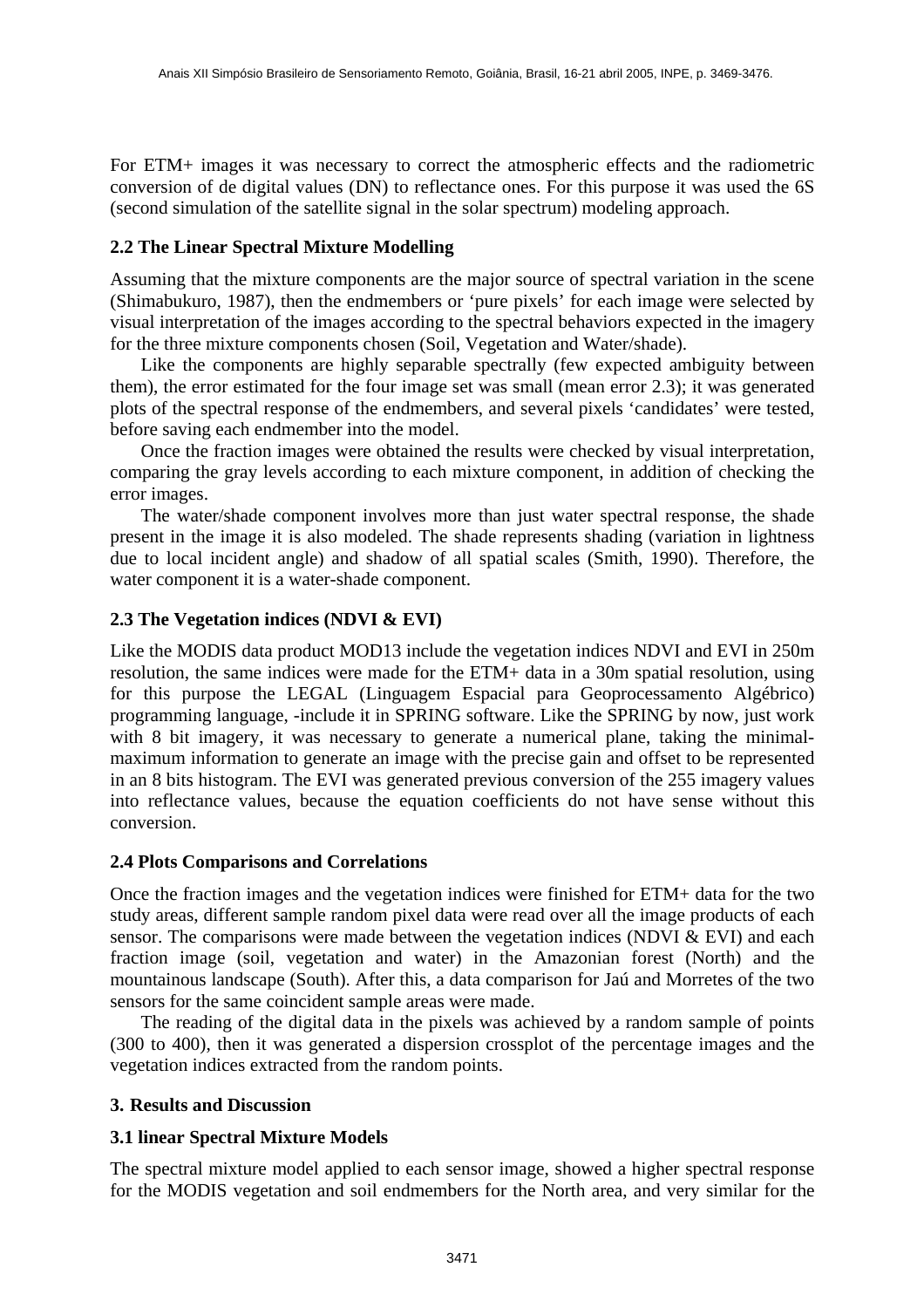water component; this can be explained because the spectral variability was greater for the MODIS scene than the ETM+, some part of the lower values pixels in image took place in Rondônia and Acre states, where exist a clear-cutting. There, a soil spectral response is 'purer' than the existent pixels for the Landsat area in the Jaú National Park (without clearcutting), the chosen pixel there, was the sand-banks over the river buffer with high moisture.

In the South site area the results were the opposite thing, the Landsat's endmember responses were higher than MODIS, which could indicate that the small bare soil land areas and crop plots identifiable on ETM+ image, were well defined a 'purer' than the larger pixels with mixture, chosen in the MODIS image. The Spatial heterogeneity in the scene defines another spectral behavior and mixture combination of the fraction components comparing these results with the first sites (**figure 2**).



Figure 2. Comparison of spectral responses of the endmembers for MODIS and ETM+ for North and South Area

# **3.2 Vegetation Indices**

The vegetation indices applied for the ETM+ imagery set, and including MODIS data product MOD13, were made to allow a comparison with the fraction images derived by the linear spectral models. It is important to mention that the ETM+ imagery used here involved corrected nadir-view vegetation indices and did not consider bidirectional reflectance factor (BRDF) like the MODIS indices (Huete et al., 1994; Huete et al., 1997).

The NDVI for Jaú site area shows a high concentration of vegetated cover area, most of the pixel concentration are in the range of 0.66 to 0.91; some pixels are about the 0.1 value, corresponding to those pixels in areas of sandbank and mud planes along the rivers' borders. The NDVI values after this range, fails down, because of the saturation for high biomass content - high sensitivity in Red responses- (Huete et al., 1997). For the Morretes area, instead of the last site behavior, the NDVI range of values between 0.08 to 0.90; indicating the great heterogeneity on landcover classes for that site, showing not absolute dominance for a particular landcover class. The EVI has a more regular behavior for both study sites, they did not have an abrupt decrease at the higher extreme of the plot, indicating better performance with dense canopy contents, specially for the Jaú case.

### **3.3 Comparison Plots**

Comparing the NDVI with the fraction images derived by the linear spectral mixture model, in a set of 300 random points in the MODIS scene, it shows the highest correlation for those points for the soil and vegetation fraction images with  $R^2$  values of 0.4708 and 0.5537, respectively, water component did not show an important correlation (0.2548) with the NDVI,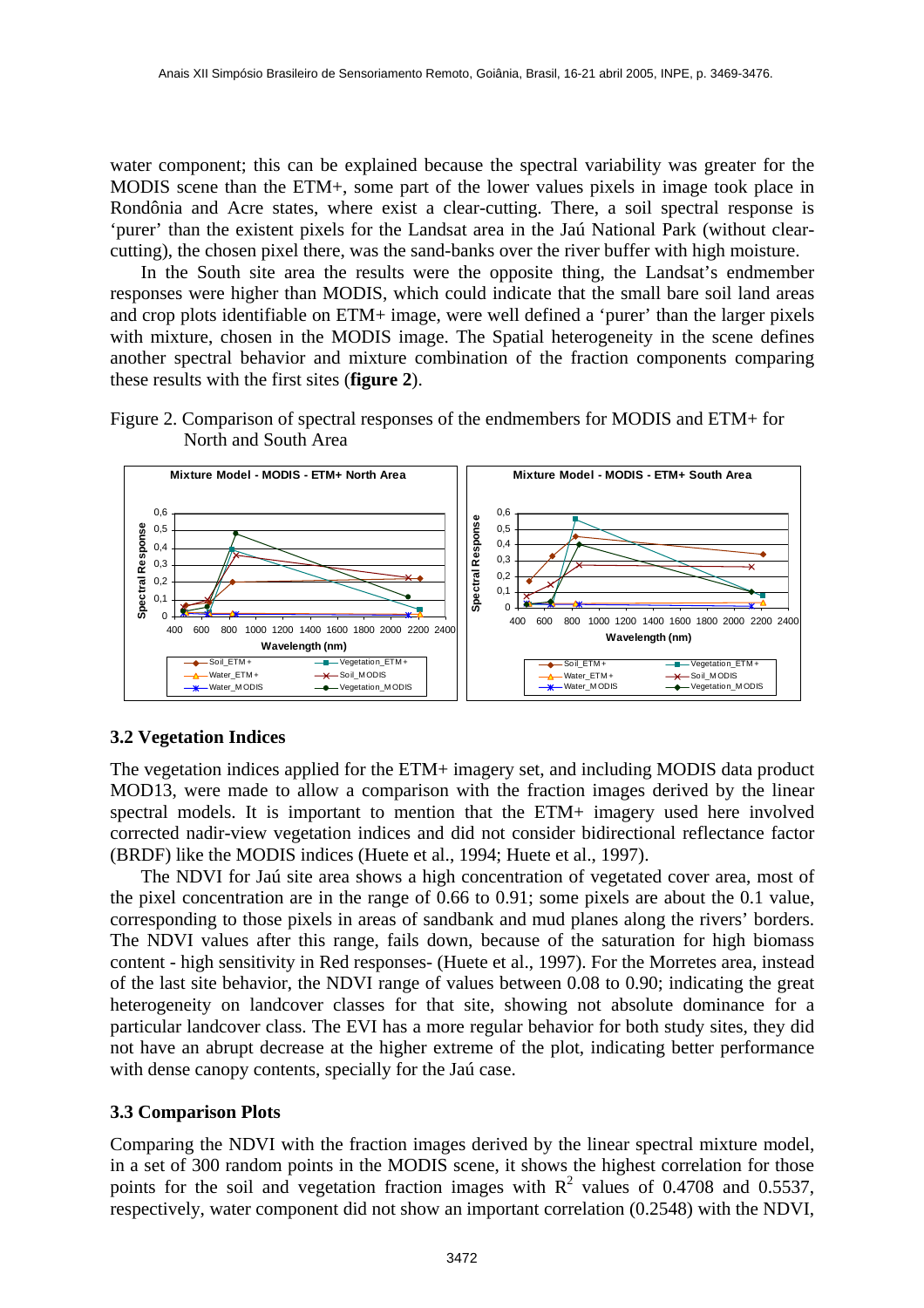soil correlation was probably for the background influence in the NDVI (soil noise effect) (Huete, 1988). The comparison NDVI vs EVI for the North site area shows a  $R^2$  of 0.537, behavior expected for higher dominance of forest cover, that is the case of the North scene with the random points generated. The EVI comparison with the spectral mixture components shows a low correlation with soil (0.2562) and high correlation with vegetation (**figure 4**) and water components (0.9282; 0.8691). These results match with EVI's characteristic of sensitivity in high biomass regions, it did not saturate like the NDVI and the Soil background effect (canopy background noise) is removed, because of the low correlation with the soil mixture component. The water component which is also associated with the shade, presents in a primary forest; it shows a good relationship between this component with the Enhance Vegetation Index, at this site landcover characteristics.

For the second area (South), the correlation coefficients vary specially in the soil and water components, soil component-NDVI relationship increase at 0.8002, low soil percentage component value corresponds to high NDVI values. To increasing the soil component, NDVI values get down. For the Vegetation component the correlation had a  $\mathbb{R}^2$  equal to 0.6119, in this case there was not saturation of the NDVI. The water component vs NDVI shows low correlation, this is because there is not exist large zones of primary forested areas and probably the topographical shadowing at different landcover background, could 'disperse' the values. In the EVI-fraction image correlations shows low correlation for soil component (0.3646) expected for EVI, the vegetation component (**figure 4**) conserves a high correlation (0.8423), little lower comparing with the homogeneous canopy cover landscape of North site area. At this case water component correlation was too low (0.096), probably because there was no associated the shadows of the large natural forest and the shading of the topography variability generated a wide dispersion for the percentage data. The linear relationship between EVI & NDVI from MODIS was 0.646, higher than the North area due to the NDVI values were not saturated for the vegetation class units, the difference between the two vegetation indices seems to be related to their particular sensitivities to the red – NIR reflectances (Huete et al., 1997).

For ETM+ data the NDVI calculated shows a summary correlation value very low (0.0002). The Vegetation component displays a higher linear correlation with NDVI (0.8455); the remaining component (water) gives a correlation of 0.7776 in the comparison with NDVI.

For the EVI set comparisons, Soil fraction component shows the expected no linear correlation with soil presenting a  $\mathbb{R}^2$  of 0.0088. Vegetation component has a high correlation with EVI (0.9679) coincident with the MODIS correlation but for a larger area. Analog behavior to the MODIS' shows the water component, high correlation value (0.9426) relating to the pixels that took place on water bodies and the shade proportion of the forested areas. NDVI – EVI comparison shows a high linear correlation with a  $R^2$  equal to 0.8406, greater than the MODIS VIs correlation (0.537); the reason for that difference could be attributable to the scene target characteristics (MODIS scene is larger, therefore more land-classes) in addition to the reflectance-geometry characteristics of each sensor at this area.

The ETM+ data comparison for the South site (Morretes) shows for the NDVI vs Soil fraction image a relatively good correlation ( $R^2 = 0.6918$ ). The vegetation component had a linear correlation of 0.7799 while the water component has a low correlation (0.1454), similar for the MODIS´ (0.0802). Ratifying the low correlation of the NDVI with water component for non-forested dominant-scene and heterogeneous topography altitude.

The EVI's comparison with mixture components shows low correlation in the Soil component (0.1340), Vegetation component has a linear correlation of 0.803 and the water component did not show any linear correlation with EVI (0.0589).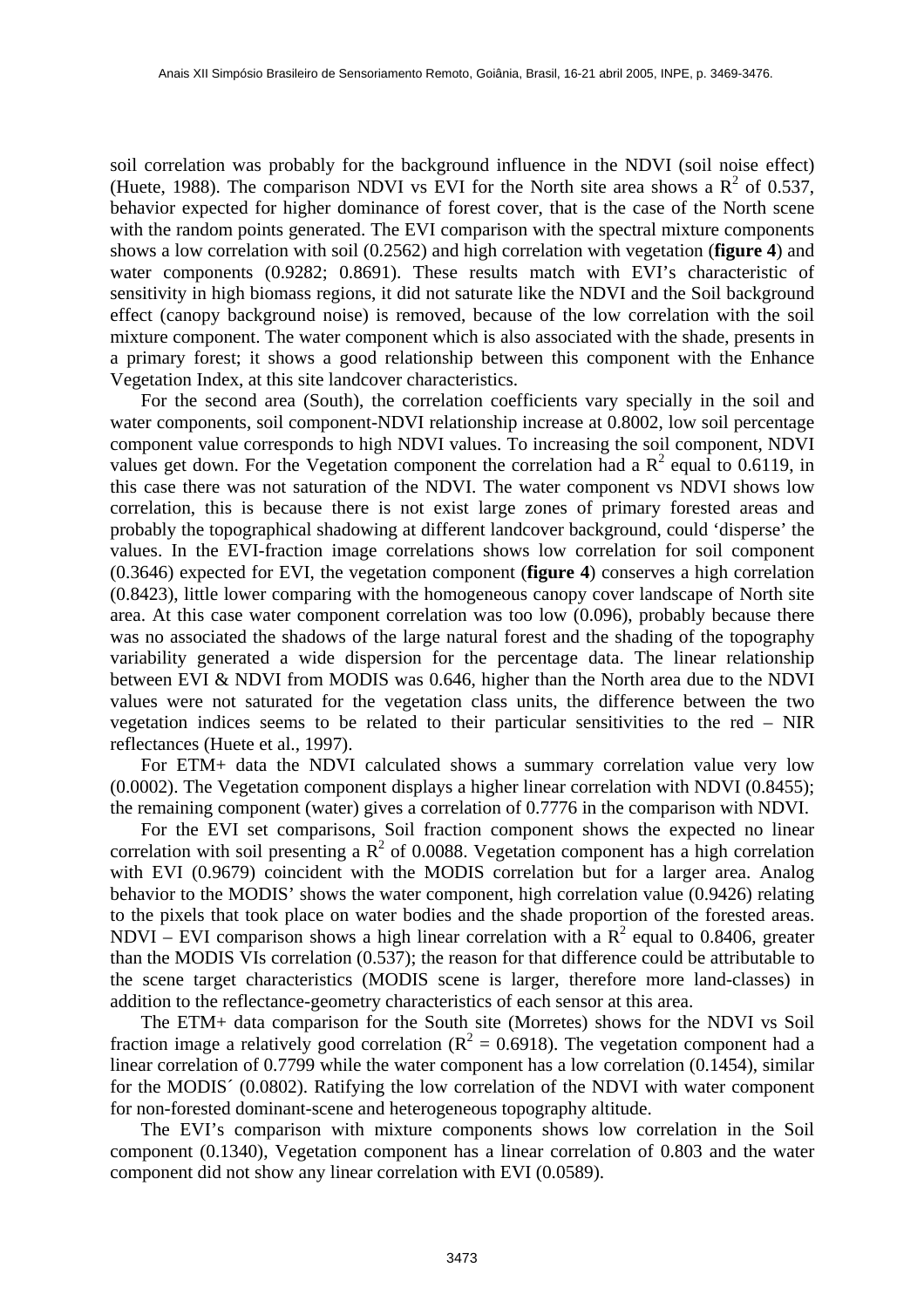The EVI-NDVI comparison for Morretes site has a medium correlation (0.5263), similar to this case with MODIS (0.646), that behavior more similar between de two sensor products is due to that the scenes have an proportional class heterogeneity and none of the VIs get saturated for the landcover conditions for the South scenes (**table 2**).

Figure 4. Crossplot of EVI vs Vegetation component for MODIS in both landcape sites North  $(A)$  – South  $(B)$ 



#### **3.3 Comparison of MODIS Data Products vs ETM+**

The comparison for a data set of 300 random points for the coincident area by both sensors (MODIS & ETM+) shows the next relationship and linear correlations (see also **table 2**):

The NDVI comparison for the Jaú site shows a correlation of 0.4354, the higher NDVI values seem to have a better correlation, those values are for forested random points, besides this behavior it is 'contaminated' for the saturation of the Index.

EVI's crossplot has a high linear correlation (0.8029) for the Jaú site area; the EVI relationship was optimal (in the correlation for both sensors).

The Soil fraction image for both sensors shows a very low correlation (0.2481), that is explained because the endmember chosen for MODIS has a different spectral response and has less moisture content that the chosen for ETM+.

The Vegetation component for the two sensors displays a high correlation ( $R^2 = 0.7833$ ). The Water fraction image plot displays a value of 0.693 for the linear correlation in the two sensors product data. The relationship in this mixture component exists because the forest landcover unit, that dominates the both scenes.

The sensors comparisons for the Morretes site shows different results from Jaú's case. The NDVI comparison had a very low correlation value (0.0774). There is not an 'accumulation' of points in any particular value, showing the heterogeneous values of the random points that represent different class-cover values.

For the EVI, the correlation was too small, just 0.1213 for the data product for both sensors showing that for small parcels and detail scale of the landcover classes the mixture problem was a landscape difficult to modeling at that pixel resolution.

Linear spectral mixture components showed lower correlation values for three components (Soil, Vegetation and Water, 0.038; 0.0951 and 0.0198, respectively), indicating that the landscape characteristics of the site could be sensible for the sensor spatial resolution (Price, 2003).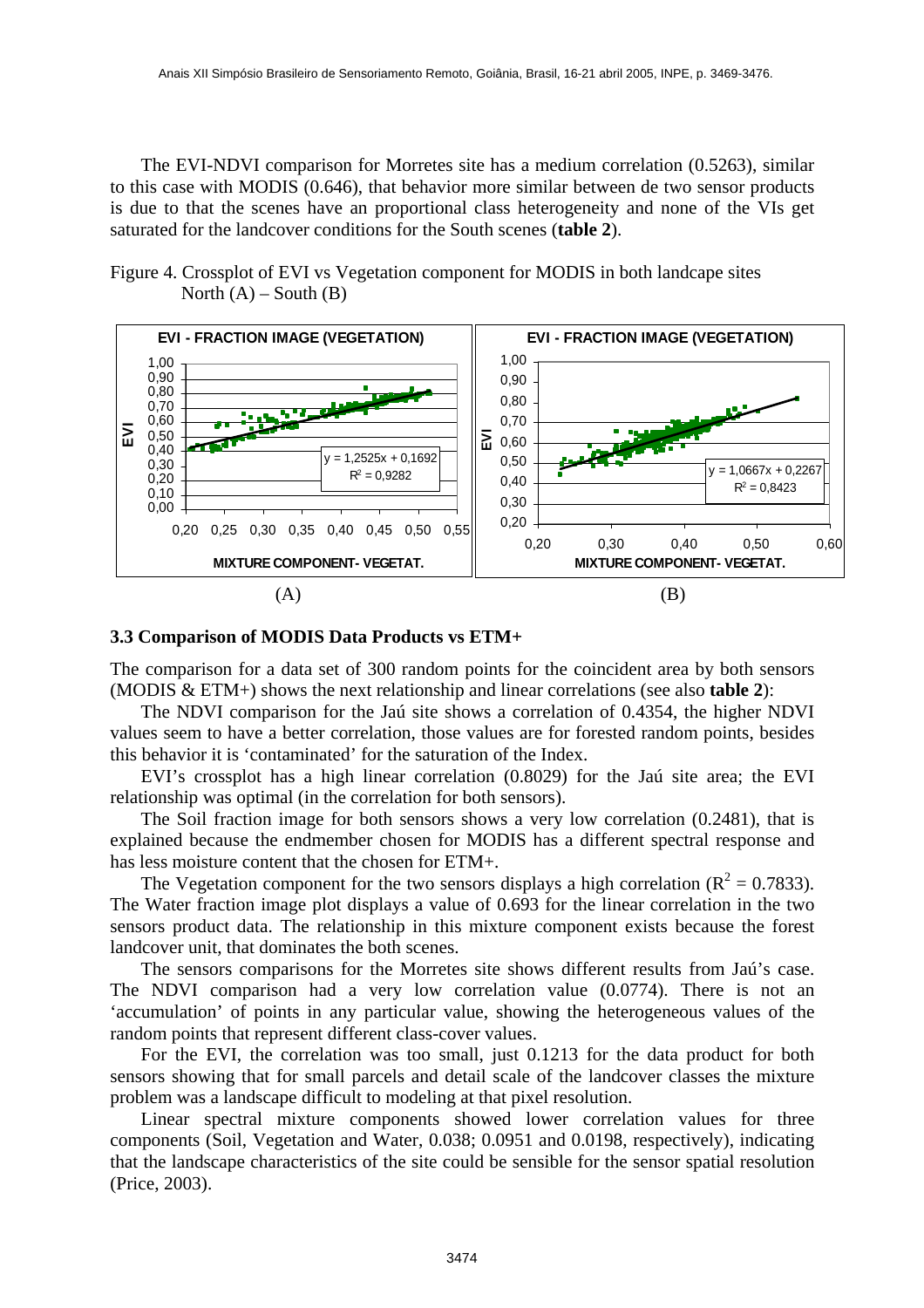| <b>COMPARISONS</b>                              | <b>MODIS</b> |              | $ETM+$       |              |
|-------------------------------------------------|--------------|--------------|--------------|--------------|
| VIs vs. Components                              | <b>NORTH</b> | <b>SOUTH</b> | <b>NORTH</b> | <b>SOUTH</b> |
| EVI - Soil Component                            | 0,2562       | 0,3646       | 0,0088       | 0,1340       |
| EVI - Vegetation Comp.                          | 0,9282       | 0,8423       | 0,9769       | 0,8030       |
| <b>EVI</b> - Water Component                    | 0,8691       | 0,0960       | 0,9426       | 0,0589       |
| NDV I - Soil Component                          | 0,4708       | 0,8002       | 0,0002       | 0,6918       |
| NDVI - Vegetation Comp.                         | 0,5537       | 0,6119       | 0,8510       | 0,7799       |
| NDVI - Water Component.                         | 0,2548       | 0,0802       | 0,7776       | 0,1454       |
| <b>EVI - NDVI</b>                               | 0,5370       | 0,6460       | 0,8406       | 0,5263       |
| BOTH SENSOR COMPARISON FOR SAME COINCIDENT AREA |              |              |              |              |

| Table 2. Summary values of the Coefficients of determination $(R^2)$ for the linear correlation of |  |  |
|----------------------------------------------------------------------------------------------------|--|--|
| product data imagery                                                                               |  |  |

| JAU             | <b>NDVI</b> | <b>EVI</b> | Soil Comp. | Vegetat Comp.   | Water Comp. |
|-----------------|-------------|------------|------------|-----------------|-------------|
|                 | 0,4354      | 0,8029     | 0,2480     | 0,7833          | 0,6930      |
| <b>MORRETES</b> | <b>NDVI</b> | <b>EVI</b> | Soil Comp. | Veget.at. Comp. | Water Comp. |
|                 | 0,0774      | 0,1213     | 0,0380     | 0,0951          | 0,0198      |

### **4. Conclusions**

Using linear spectral mixture model on MODIS imagery showed optimal results for a primary forest landscape as the case of the North site area (Amazonian tropical forest). The MODIS product data represents an important input on the land monitoring temporal-spatial research in despite of the spatial resolution evaluated (250 m) compared with the information from a well known sensor like ETM+. Several high linear correlation obtained allows to affirm the potentialities of this 'new' satellite sensor.

Fraction images show to be suitable in the visual discrimination of different primitive classes in which the conventional transformation procedures need to be usually more complex approach and demanding more time compared to the linear mixture modeling procedure. The soil component shows great aptitude of recognizing and highlighting bare-soils and water sediments on both regional areas of Brazil; the vegetation component did not show great separation of canopy-closure variations for North area, but in the South site area have a better performance. However depending on the non-vegetated landcover characteristics of the surrounding area, this approach did not isolate the border of the green-coverage units at this landcover site. Finally, the third component (water/shade), besides of stood out clear waterbodies for the four set imagery, the component was sensitive for forested areas (North sites) coinciding with results cited by Shimabukuro (1987) and others.

The Enhanced Vegetation Index (EVI) results represent an interesting and validating perspective of MODIS product data characteristics for future monitoring and evaluation of landcover changes according to the procedures applied. EVI did not correlate with soil mixture component at all, for any study site; for the South area the correlations were just above of the North sites; those results just corroborate the removing canopy background characteristics of the Enhanced Vegetation Index adjusted to the case for ETM+ imagery. At forest landcover conditions on imagery, the EVI shows a high correlation with water/shade